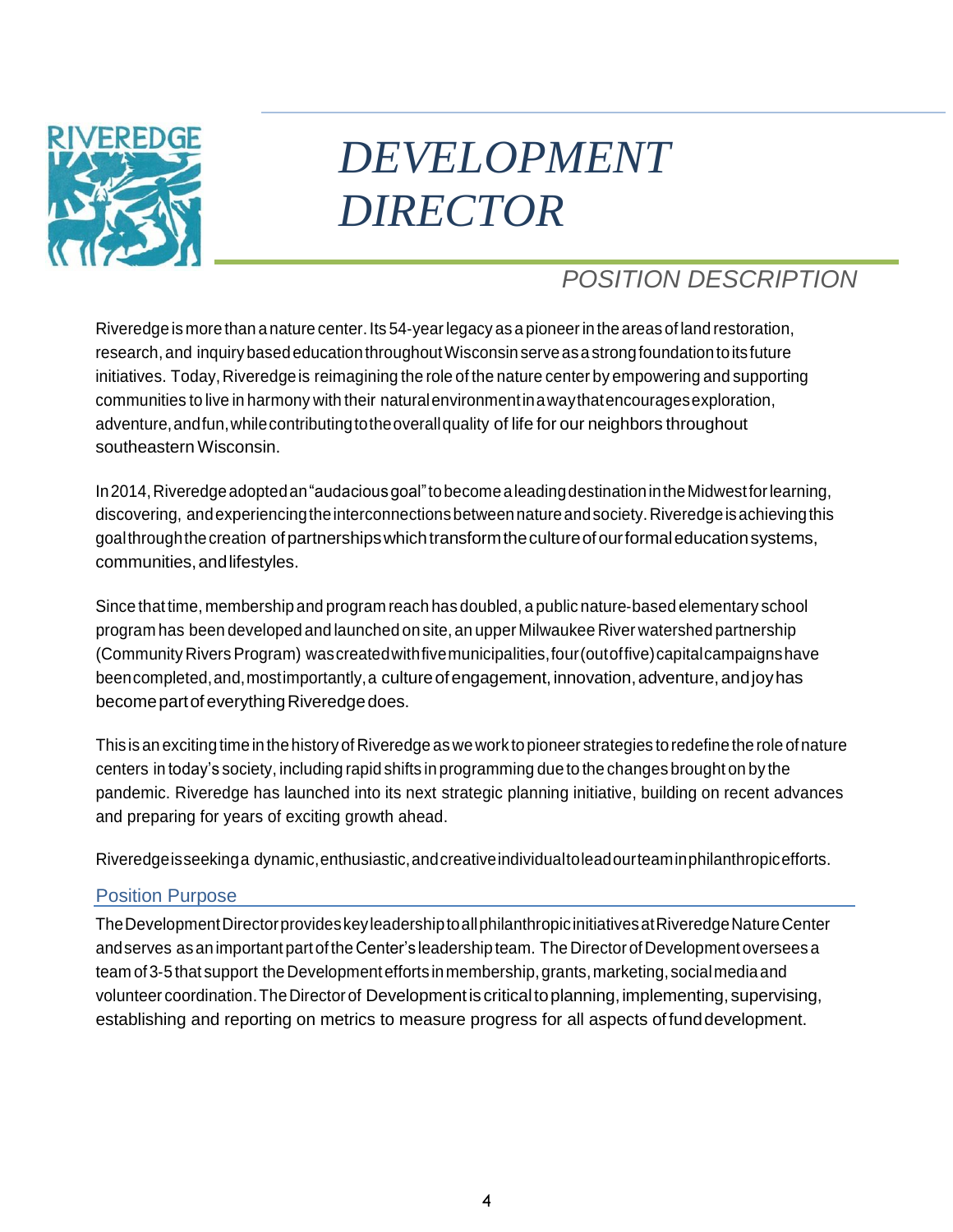# Primary Duties

#### **Fundraising**

- ProvideleadershipforallfundsolicitationeffortsatRiveredgeincludingannualfund,designatedgifts &grants, planned giving, and corporate sponsorship.
- Create a vision forand build adevelopment team that supports the successful pursuit ofthe expansionof Riveredge's programs, staff, and general infrastructure.
- Provideleadershiptoeffortswhichsupportcurrentdonors,cultivatenewdonors,anddevelop relationshipswith thecommunity in general, while communicating Riveredge's mission, vision, and impact.
- Write appeals, solicitation letters, donor event invitations, and email campaigns.
- Serve as the clearing house for any solicitations, both monetary and in-kind.
- Continue to review, refine and update as needed, attractive corporate membership opportunities.

### **Special Events**

- In collaboration with the Special Events and Volunteer Manager, play a key role in the planning and implementationofRiveredge'slargeeventswhichcurrentlyincludetheannualFarm‐to‐Table Dinner, the Frothy Forage, Riveredge Bike Ride, and Sturgeon Fest. Activities include, however are notlimited to leadership in securing corporate sponsors, auction packages and in‐kind donations.
- Seek out and obtain corporate sponsorship for a variety of special events.

#### **Membership**

- Oversee the daily activities related to membership management, renewal reminders, member communications, and membershipevents.
- Track and analyze membership statistics and trends on a regular basis.
- Engage in innovative activities to recruit and retain new member households.
- Continuetoreview,refineandupdateasneeded,attractivecorporatemembership opportunities.Build partnerships with corporations to participate in the membership package.

### **Capital Campaign**

- AlongwiththeExecutiveDirectorandPhilanthropyCommittee,worktocompletethecapitalcampaign project: the EducationCenter.
- WiththeBoardandExecutiveDirector,launchandspearheadfuturecapitalcampaignsforspecial projectsat Riveredge, including land acquisition fund opportunities.
- Provide leadership to grant writing for campaign projects and solicitation of donor prospects, as appropriate.
- Strategize and implement ways to increase existing and new prospective donors.
- Withthe Development team, provide accurate campaign reports tothecampaign cabinet andBoard of Directors.
- Provide co-leadership with virtual and in-person campaign events.

### **Administration & Organizational Leadership**

- Overseethedailyactivities of the development arearelating to record-keeping, budget management,donor contacts, pledge reminders, and gift acknowledgements.
- Develop and administer budgets forthe Development Department.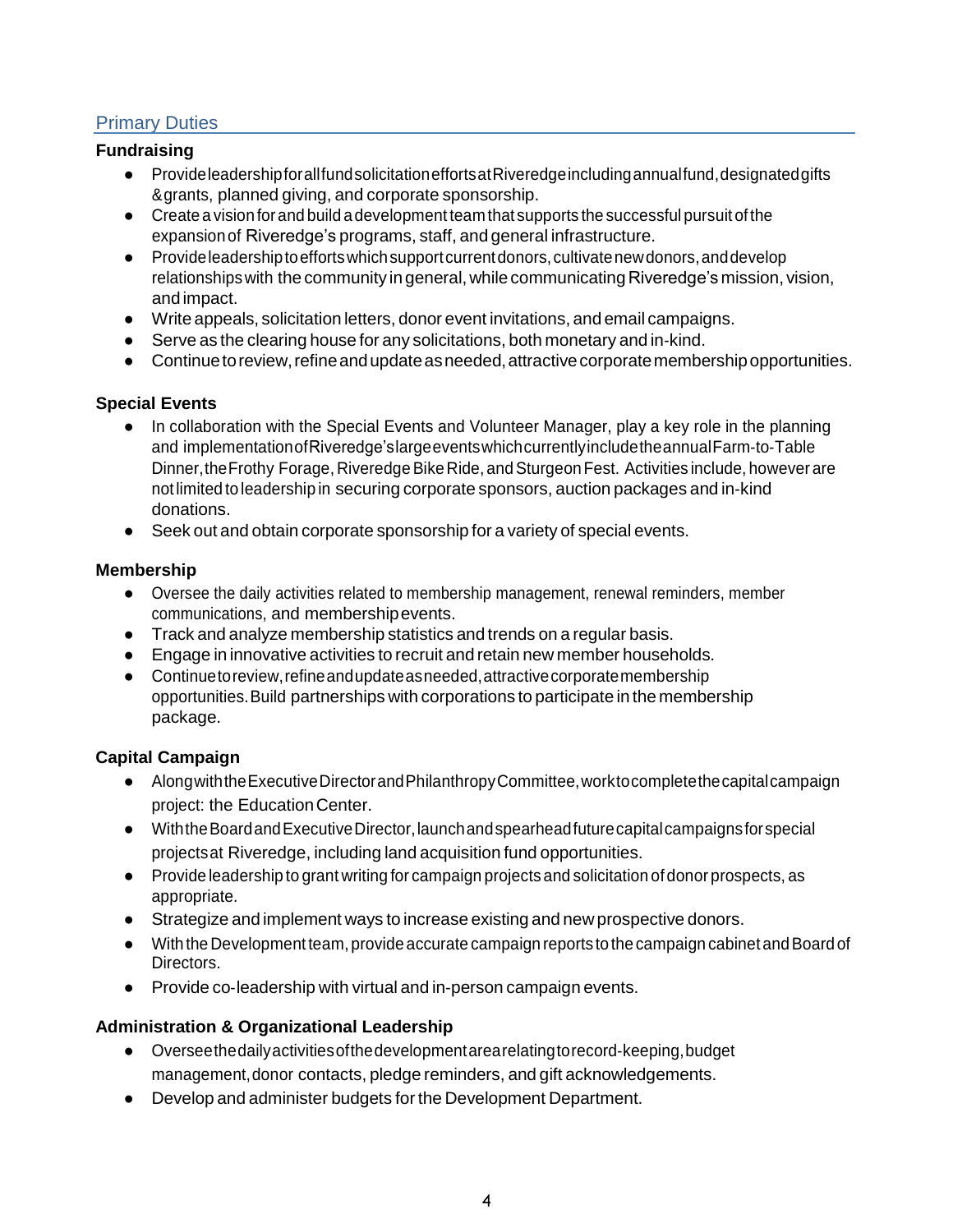- Coordinateacrossdepartments,supportingallofRiveredgeactivities,events,programsandgrowth, addressing specific funding needs and potential donors.
- Work with the Marketing & Communications Specialist to forward the work of both departments and ensure they complement eachother.
- Work as a close partner with theExecutive Director and support their development work.
- Provide direct supervision to the Development team and conduct regular performance reviews.
- Provideregularupdates totheExecutiveDirectorandBoardofDirectorsinregards todevelopment, membership and allactivities of the Development team and Riveredgewidefund raising initiatives.
- Serve as a member of the leadership team responsible for day-to-day organizational management and planning.
- Participate on various Riveredge committees (both Board and internal).
- Represent Riveredge at community and environmental committees/organizations as appropriate.
- ContributetothestaffteamphilosophyatRiveredgebystaffingtheVisitorCenteron3-4Saturdays peryear.
- Other responsibilities as assigned by the Executive Director.

# Position Expectations

In addition to the Primary Duties, the Development Director is expected to meet the following expectations set forthfor all staff members of Riveredge Nature Center:

- MeaningfullycontributetotheRiveredgestaffteam.Thisincludeshelpingwithprojects,programs, andevents that may fall outside of theprimary duties or departments of this position description.
- Fosteraninclusive andsupportive environmentthrough personalactions such as supporting and helping other staff members and volunteers.
- Provide high quality customer service experiences to all guests and volunteers.
- Regularly participate in staff meetings and internal professional development training.
- Seek out professional development opportunities outside of Riveredge Nature Center to further expandand improve your skills, talents, thoughts and ideas.
- Strive for excellence and innovation.

# **Quantitative Expectations**

Riveredgeisplanning its nextsetof strategicgoals, aligned to four key pillars,tosupportthe ongoingprogress toward achievement of its BHAG (Big, Hairy, Audacious Goal). This set of strategic initiatives and goals will include intended growth in participation and financial metrics. Within the Development Department, the followingmetricsareutilizedindocumenting achievement andgrowth:

- Memberships
- Annual fund contributions
- Designated grants and gifts
- Special event & program sponsorships
- Annual Farm Dinner (Riveredge's version of a gala)

Annual goals in these areas will be developed in collaboration with the Riveredge Leadership team.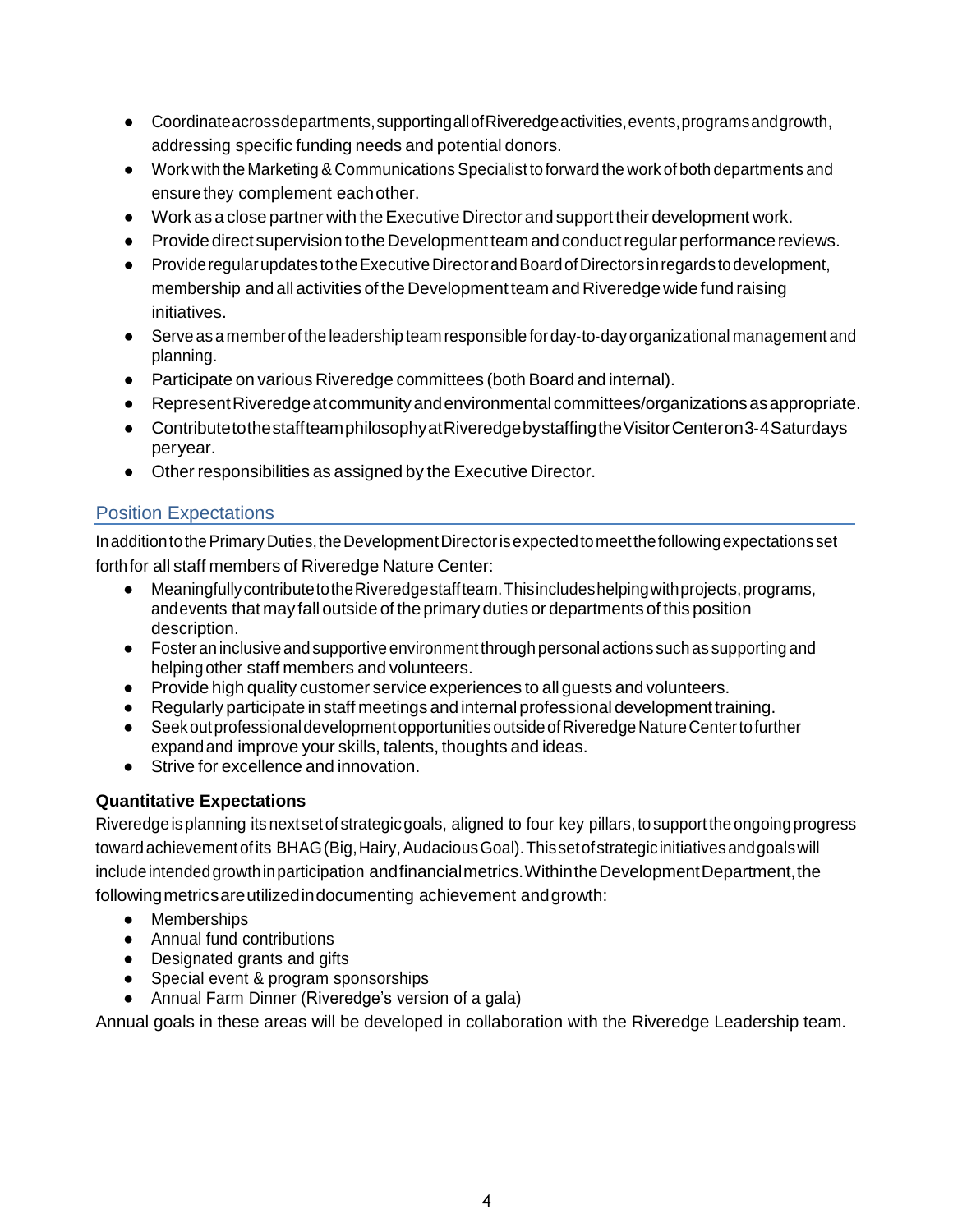# Benefits & Working Conditions

Thisisafull‐time,Directorlevel,exempt,salariedpositionandprovidesthefollowingbenefits. Specific

quantitiesof benefits will be presented in theofferletter.Salary is commensurate with experience.

- Short and long term disability paid 100% by Riveredge,
- Optional participation in a health insurance and dental insurance programs,
- Matching retirement contributions,
- Generous paid time off (PTO) allotment,
- Paid holidays, and
- Flex time scheduling options

Additional working conditions include:

- Work evenings and weekends on an occasional basis.
- Assume occasional travel for networking and professional development opportunities.
- Telecommuting privileges existforall staff andareavailable through coordination with your direct supervisor.

# Be Your Authentic Self

The Riveredge team values diversity – in who we are, in how we think, and how we accomplish audacious goals together. Everyone is invited to bring their authentic self to their work: their passions, their interest, their skills and talents. We strivetobuildanddemonstrateagrowthmindset;welearnfromeachotherandcontinuallyseek togetbetterinour positions,and aspeople, everyday.Wepromote equity, supportoneother, andbuild diverse teams where eachmember can bring their unique strengths with them to the table.

### Required Qualifications

- Enthusiastic, positive, motivated, and enjoys having fun while striving to meet and exceed goals
- Enjoys working as part of a team
- Enjoys serving as a positive mentor for others
- Two years of fundraising experience
- Excellent interpersonal skills; proven leadership ability
- Strong strategic thinking and vision
- Excellentpersuasivewritingskills;experiencewritinggrant,foundation,andindividualrequests
- Very strong organizational skills and a proven ability to manage projects, deadlines, and teams
- Self-starter and a well-developed ability to set and meet goals and outcomes
- Ability to work as a member ofa team by sharing decision making while personally assuming responsibility and accountability
- Technologically proficient
- Belief in the power of nature and the need to engage more youth, families, and communities in our natural world

# Additional, Desired Qualifications

- 4+ years of experience preferred
- Proven success in solicitation and marketing of major and planned gifts
- Fundraising certificationpreference
- Previous supervisoryexperience
- Highlevelof competency in the use ofCRM software andstandard office applications such as MicrosoftOffice and Google.